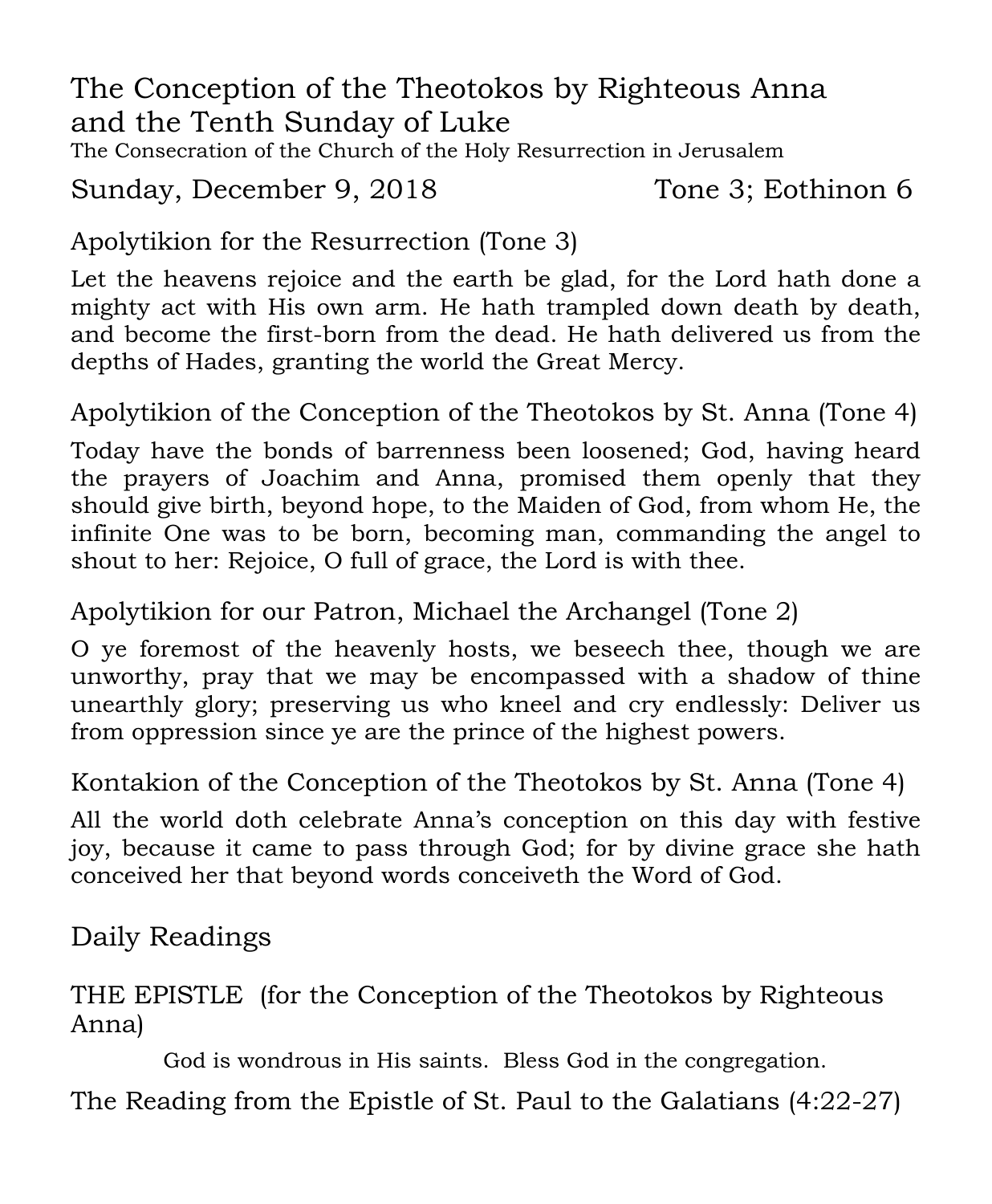Brethren, Abraham had two sons, one by a slave and one by a free woman. But the son of the slave was born according to the flesh, the son of the free woman through promise. Now this is an allegory: these women are two covenants. One is from Mount Sinai, bearing children for slavery; she is Hagar. Now Hagar is Mount Sinai in Arabia; she corresponds to the present Jerusalem, for she is in slavery with her children. But the Jerusalem above is free, and she is our mother. For it is written, "Rejoice, O barren one who does not bear; break forth and shout, you who are not in travail; for the children of the desolate one are many more than the children of her that is married."

## THE GOSPEL (for the Tenth Sunday of Luke)

The Reading of the Holy Gospel is according to St. Luke (13:10-17)

At that time, Jesus was teaching in one of the synagogues on the Sabbath. And there was a woman who had had a spirit of infirmity for eighteen years; she was bent over and could not fully straighten herself. And when Jesus saw her, He called her and said to her, "Woman, you are freed from your infirmity." And He laid His hands upon her, and immediately she was made straight, and she praised God. But the ruler of the synagogue, indignant because Jesus had healed on the Sabbath, said to the people, "There are six days on which work ought to be done; come on those days and be healed, and not on the Sabbath day." Then the Lord answered him, "You hypocrite! Does not each of you on the Sabbath untie his ox or his ass from the manger, and lead it away to water it? And ought not this woman, a daughter of Abraham, whom Satan bound for eighteen years, be loosed from this bond on the Sabbath day?" As Jesus said this, all His adversaries were put to shame; and all the people rejoiced at all the glorious things that were done by Him.

## The Synaxarion

On December 9 in the Holy Orthodox Church we commemorate Saint Anna's Conception of the Most Holy Theotokos.

#### Verses

Not like Eve dost thou bring forth children in sorrow, For within thy womb thou bearest joy, O Anna. On the ninth, Anna conceived Mary, God's Mother.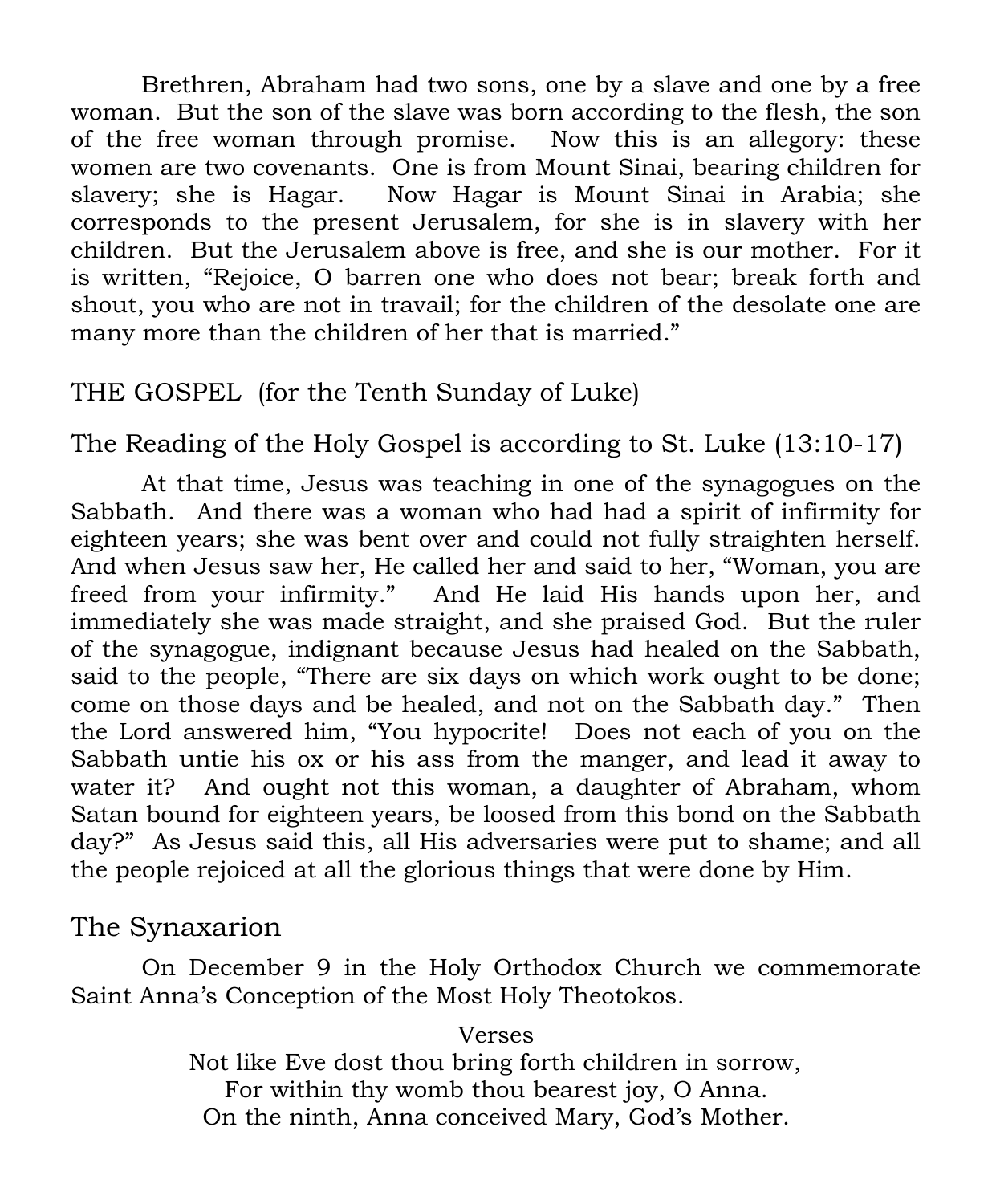After many years of childlessness and fervent prayer, an angel of the Lord announced to Joachim and Anna that that they would be the parents of a daughter, the Virgin Mary, who would bring blessings to the whole human race. The Conception took place at Jerusalem. The Orthodox Church does not accept the teaching that the Mother of God was exempted from the consequences of ancestral sin (death, corruption, sin, etc.) at the moment of her conception by virtue of the future merits of her Son. Only Christ was born perfectly holy and sinless. The Holy Virgin was like everyone else in her mortality and in being subject to temptation, although she committed no personal sins. She was not a deified creature removed from the rest of humanity. If this were the case, she would not have been truly human, and the nature that Christ took from her would not have been truly human either. If Christ does not truly share our human nature, then the possibility of our salvation is in doubt. By her intercessions, O Christ God, have mercy upon us. Amen.

#### **A Note Regarding Holy Communion**

 Since we understand Communion to mean that we have all things in common, sharing an identical Faith, *only* those who are members of the Orthodox Church and who have prepared themselves through prayer, fasting and recent Confession may participate in Holy Communion. (We invite all, however, to partake of the blessed bread which is distributed at the dismissal.) Please see the Pastor for inquiries on how to become a member.

## **OFFERINGS**

Holy Bread and Wheat\* are also being offered by Salim El-Darzi, Maya and Marwan for the three-year memorial of Laila El-Darzi (+8 December, 2015), beloved wife and mother. Memory eternal.

The Third and Ninth-day Memorial Prayers are being said this morning with Wheat\* and Holy Bread offered for the newly-departed servant of God, Bassem Azzam (+30 November, 2018), by the Azzam, Hallak and Yacob families. Memory eternal.

Holy Bread is being offered for the birthdays of George Khouri (December 8th) and Gabriella Lewin (December 31st). May God grant them His blessings for many, many years; by the Sadd, Khouri and Lewin families.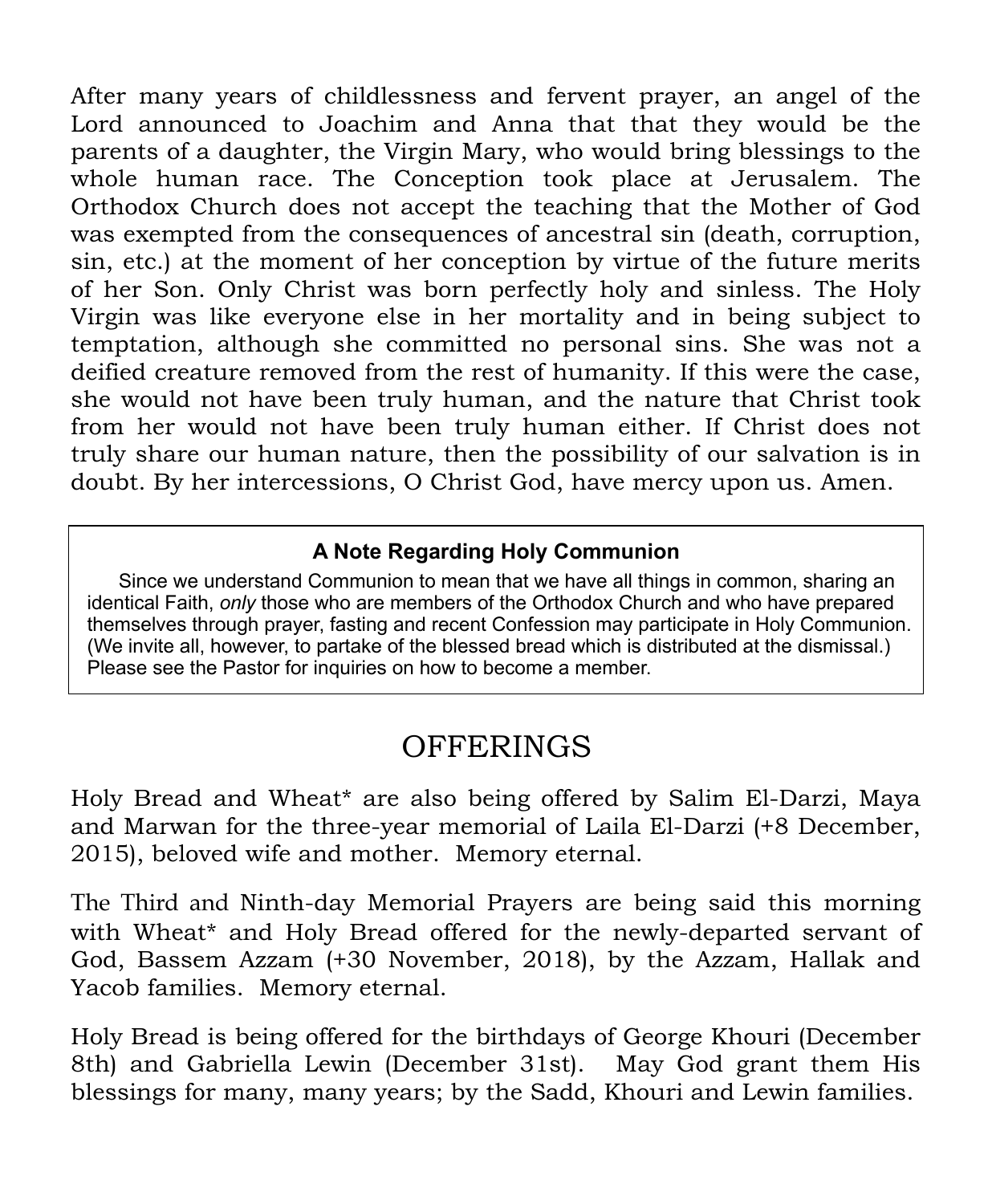Holy Bread is also offered by Anita Chala for the birthdays of her sister, Marcia O'Dea (December 7th), daughter, Christina Ajalat (December 11th), goddaughter, Amy Miller (December 11th). May God grant them continued good health and happiness for many years. Prayers are also offered for Tere Chala's complete recovery; also remembering dear Father John Reinhold (+9 December, 2003) of blessed memory and eternal repose.

Special offerings and requests for prayer are being made . . .

\_\_\_\_\_\_\_\_\_\_\_\_\_\_\_\_\_\_\_\_\_\_\_\_\_\_\_\_\_\_\_\_\_\_\_\_

for the continued recovery and good health of Edward George Deeb, Jr.

for the upcoming surgery and speedy recovery of Samia Habib.

<sup>\*</sup> The offering of wheat (*amha*) for memorial services is a practice that can be traced back to the middle of the fourth century. In earlier times, bread and wine with olives, cheese or rice were offered in charity, and those who partook of them would pray, "Blessed be his/her memory." The wheat is cooked sometimes with honey or sugar, mixed with figs, raisins, nuts and other sweets. The grain and fruit brought to the commemoration of the dead signifies that the dead will truly rise again from the grave, for both grain, which is sown in the earth, and fruit, which is laid on the earth, decays first and afterwards brings forth abundant ripe, whole fruit. The honey or sugar used with the wheat signifies that after the resurrection of the Orthodox and the righteous, there awaits a joyous and blessed life in the Heavenly Kingdom and not a bitter sorrowful one. The wheat prepared from grain expresses the faith of the living in the resurrection of the dead to a better life, just as that seed, having fallen upon the ground, although undergoing corruption yet grows to attain a better appearance. (See I Corinthians 15:35-57)

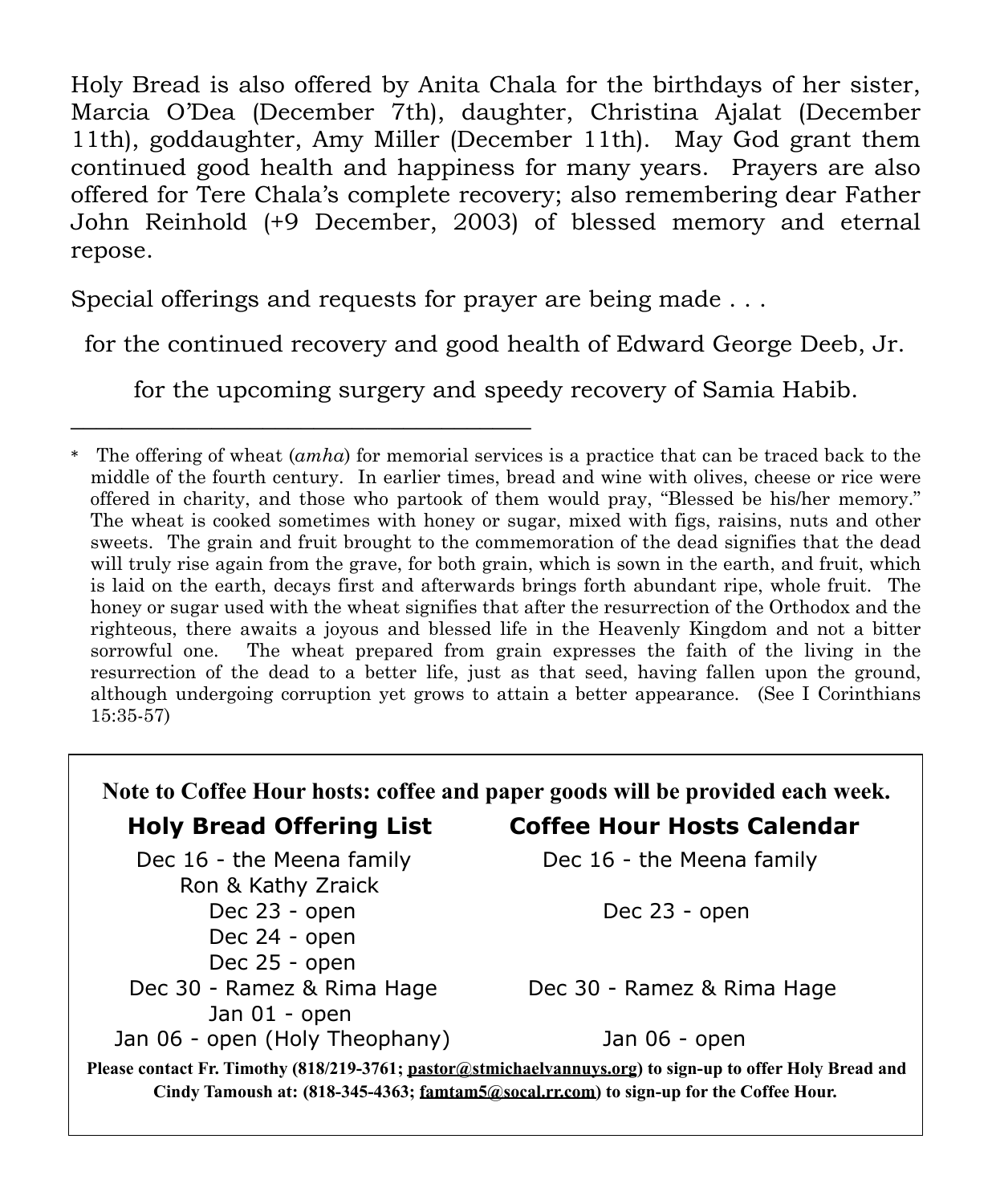Everyone is welcome to join us for a short Church School Christmas Program, "The Living Icon," today immediately following Liturgy. A Lenten lunch will follow the program, and a free-will offering is being received for the meal to assist with the expenses of our Church School curriculum. We thank everyone for their help and support of our Church School Christmas Program.

## LITURGICAL CALENDAR

We are within the period of the Nativity Fast

[Note: The Fast of the Holy Nativity is divided into two periods: 1) November 15 through December 19, the traditional fasting discipline is observed (no meat, poultry, eggs, dairy, fish, wine and oil), except on Tuesdays and Thursdays when wine and oil are permitted, and on Saturdays and Sundays when fish, wine and oil are allowed. It should be noted that some allow for fish on all days except Wednesdays and Fridays from November 15 to December 18; 2) December 20 through 24, traditional fasting is observed on all days except on Saturday and Sunday when wine and oil are permitted.]

The Feast of St. Spyridon the Wonderworker – December 12th

The Sunday of the Holy Forefathers (Ancestors) of Christ Saturday, December 15<sup>th</sup>, Great Vespers, 5 p.m. Sunday, December 16<sup>th</sup>, Orthros, 8:45 a.m., Divine Lituray, 10 a.m.

## ANNOUNCEMENTS

December is "St. Ignatius Month" in the Antiochian Archdiocese

Members of the Order of St. Ignatius are assisting in the services this month. Reading the epistle this morning is: John Khouri. For more information on The Order visit their website: www.orderofstignatius.org.

Food Pantry Collection

Our Christmas food collection is due next Sunday, December 16th. Please speak with Cindy Tamoush should you have any questions about items needed. Cindy may be reached at: 818-345-4363 or by e-mail at: <famtam5@socal.rr.com>. Our parish provides assistance to the local "Loaves and Fishes" food pantry in Van Nuys.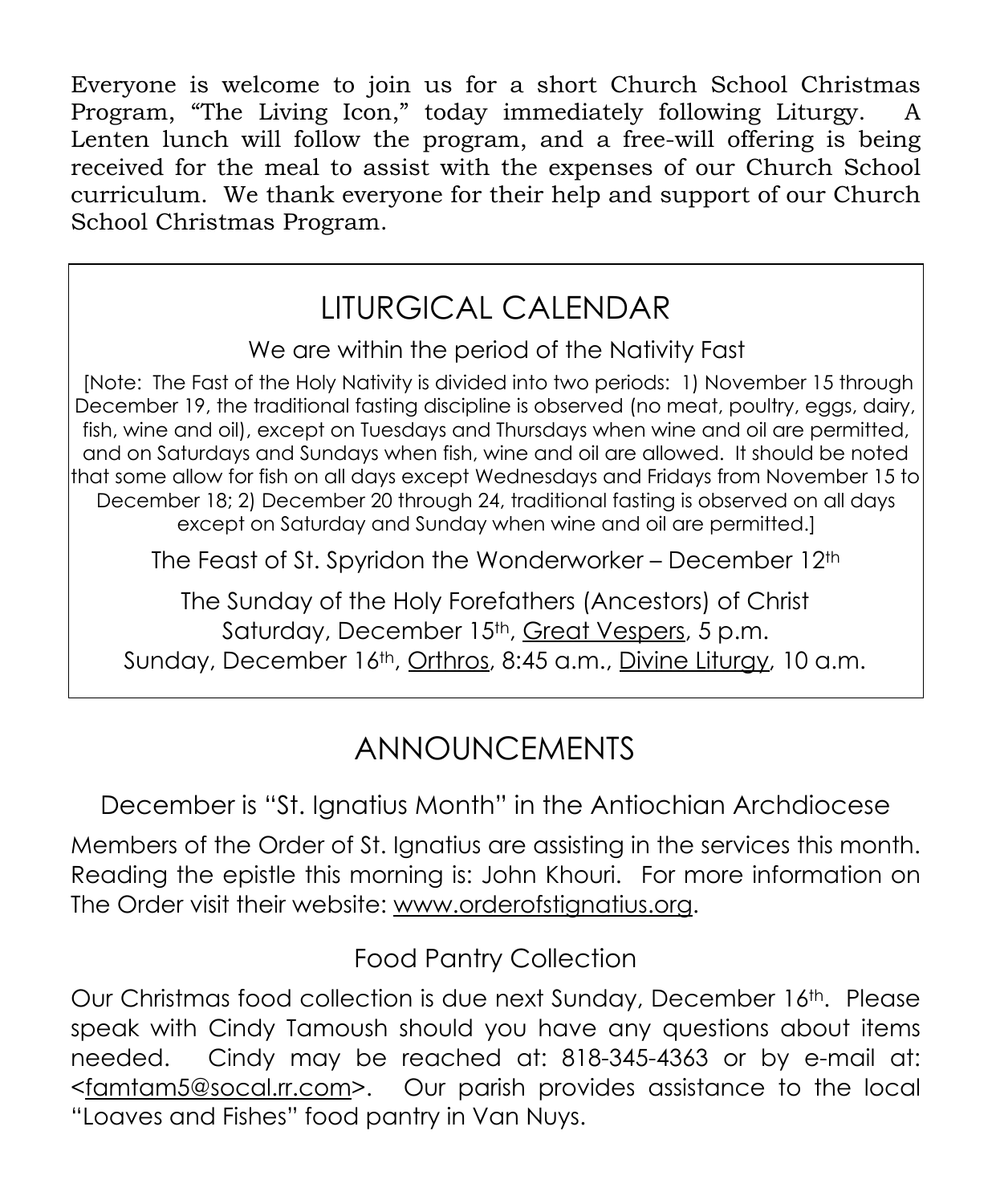## Teen SOYO Raffle

Tickets for our Annual Teen SOYO Christmas Raffle are available today up until the time of the drawing during our Lenten Luncheon following our Church School Christmas Program.

## Young Adult Christmas Party

A "Potluck" Christmas Party is planned by Subdeacon Richard Ajalat for Thursday, December 20th, at 7 p.m. at his home: 616 Groveview Lane; La Canada, CA; 91011. For more information or if you plan to attend, please contact Richard at: 818-800-2418 or by e-mail at: [rajalat@stmichaelvannuys.org](mailto:rajalat@stmichaelvannuys.org)

## For Planning Ahead

This year the Feast of the Holy Nativity (Christmas) falls on a Tuesday. The weekend of the The Sunday Before Christmas will include Vespers on Saturday, December 22nd at 5 p.m., Orthros at 8:45 a.m. and Liturgy at 10 a.m. on Sunday, December 23rd. The Divine Liturgy of St. Basil for the Pre-Feast will be served following the Ninth Royal Hour, beginning at 3 p.m. on Monday, December 24th (Christmas Eve). The Festal Divine Liturgy of St. John Chrysostom will be celebrated on Christmas Day (Tuesday), December 25th at 10 a.m., preceded by Orthros and the Christmas canon at 8:30 a.m.

Church School Recess

Church School will begin a recess following today's program. Classes will resume on January 6, 2019, when we celebrate the Feast of Holy Theophany.

## **"O Lord, I Have Loved the Beauty of Thy House"** (LXX Psalm 25:7) Part Eighteen

*The following article is the eighteenth of a series of writings that helps us to understand how the relationship between the art, architecture and music of the Orthodox Church communicates the presence of the Kingdom of God in this world. This, and subsequent articles are written by Father Timothy Baclig.*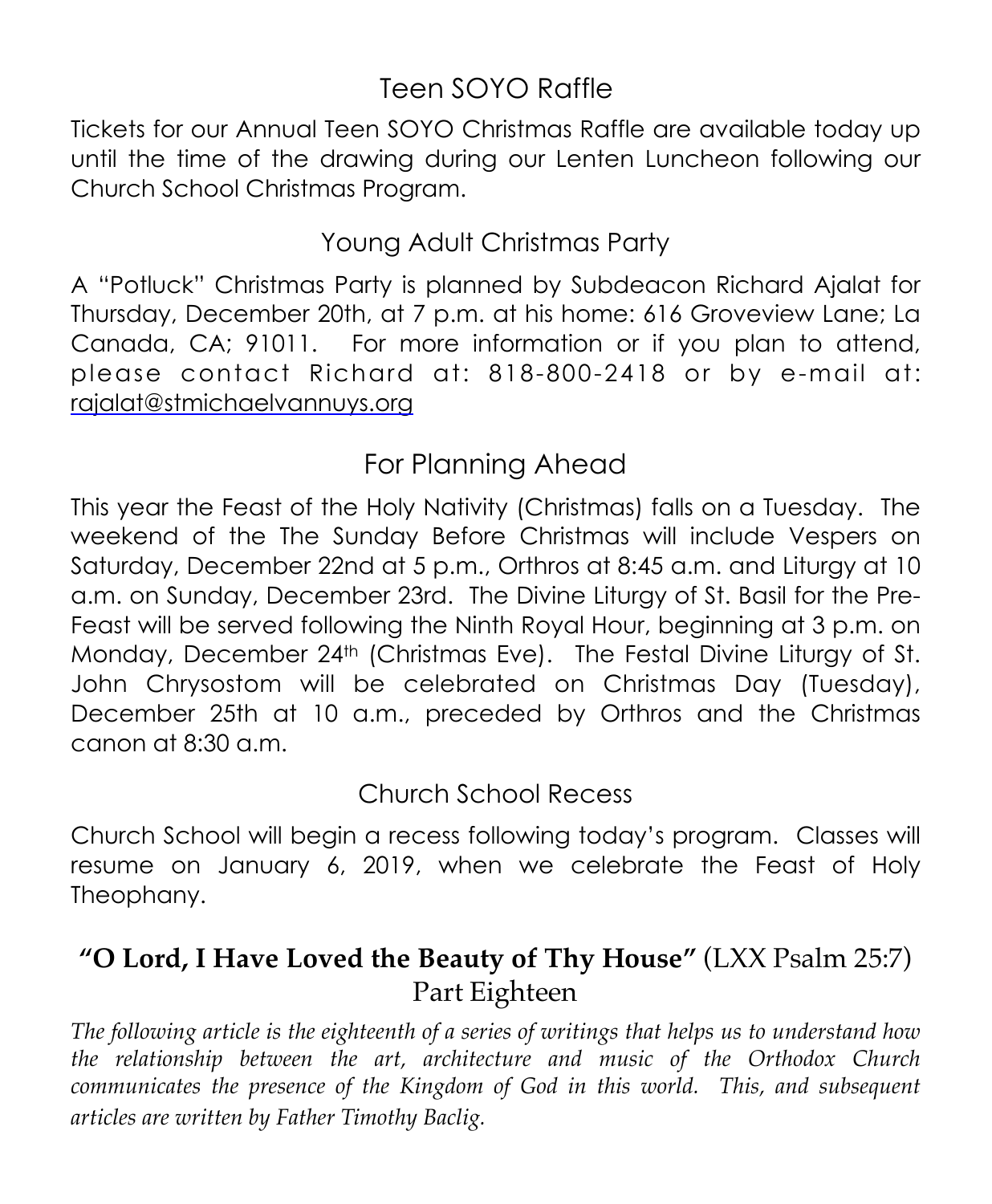Two aspects of Byzantine architectural design that is often an afterthought are matters that pertain to light and sound. As previously mentioned, air conditioning units and modern technology were never a part of the ancient church's construction plans. Similarly audio systems and various forms of artificial lighting were non-existent. That did not mean that there was no thought given to acoustics or natural light in the design and planning of early Orthodox Church structures.

Sound in the early period of worship in the church was never more than necessary. Church buildings were designed and built in such a way that a Reader, Chanter, or Singer did not need to strain in projecting his or her voice in order to be heard. This was also true because of the natural acoustics in the church design, but most importantly: those who reverently entered the church did not add confusion to what was heard being read, chanted or sung by being talkative or noisy. A person came to church to listen, to be attentive, and to meditate. It was understood that all conversation and all dialogue in worship is between God and His people. Hence, it was considered not just improper, but disrespectful to distract attention in the service by engaging in conversation, or to conduct oneself in the church as one would in a public social setting. The repeated call by the Deacon to "Attend!" or to "Stand upright!" were intermittently but intentionally heard within the Divine Liturgy precisely because of the need to restore order or to call the people to be attentive.

The antiphonal method of hymnology included both chanting and singing in the church involved the clergy and laity taking turns with verses and stanzas. In addition, the responsive participation of a "Right" and "Left" choirs were not the only vibrant sound heard in church services. There were also overlaying melodies that sometimes created some confusion, especially if the clergy, chanters and singers were not well trained in knowing how to properly execute them. In fact, the increase of "multiple layering" of melodies in the Russian Church had become chaotic, that by the 17th century a reform was initiated to restore order in the services. This resulted in prohibiting the overlapping of more than two melodies at one time. The rule helped to ensure that what was being sung was not just heard but understood. A good example of this today can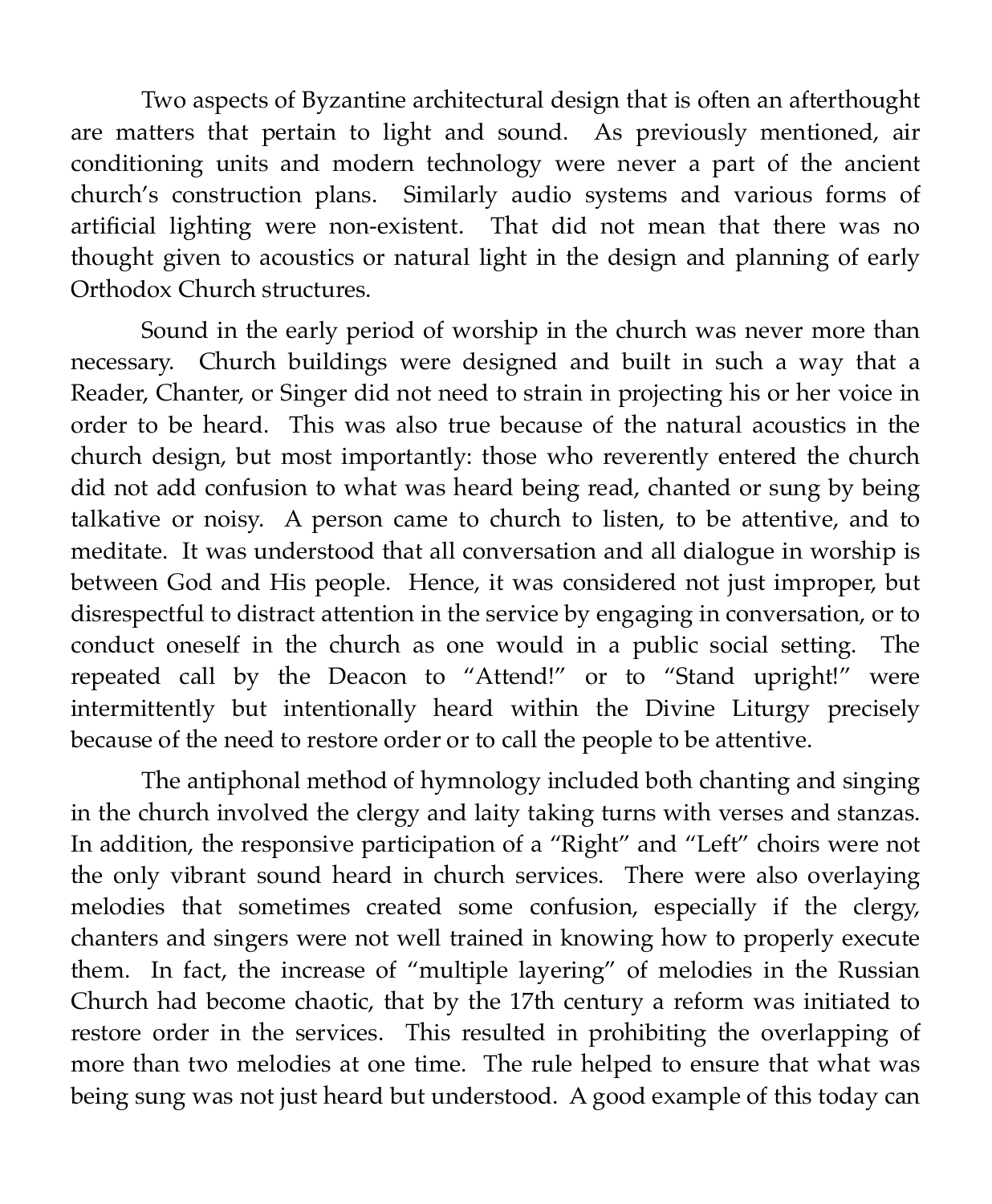be heard during the "Little Entrance" led by the bishop in the Hierarchical Divine Liturgy. While the hymn, "Come let us worship…" is sung, the clergy and choir simultaneously sing: "Many years to thee, Master!"

The appropriate times in the order of prayer services in the church were prescribed to follow the natural light in the sequence of the hours in a day, from sunrise to sunset. The earlier the Liturgy, the greater the Feast. Hence Holy Pascha, the Holy Nativity and Holy Theophany were among the cycle of festal services that had the most voluminous content and rigorous intensity. The corresponding services of the Liturgy, i.e., Vespers and Orthros, as known to us today, begin at hours that do not often correspond to their prescribed times within a day. Hence, darkening a church can be quite challenging when a Vespers service, normally done at sunset, begins in the middle of the morning. Also, because a Feast celebrated in the morning of a workday will not encourage lay attendance, the convenience of celebrating the morning Orthros followed by a Festal Liturgy in the early evening can seem very awkward. Needless to say, accommodating people's personal schedules has in many cases brought about a "light show," with the dimming and raising of lights in a church sanctuary in order to create an effect as prescribed by the appropriate hour of a particular service. This did not help the worshipper to experience the relationship of prayers prescribed to appropriate times of a day. Today not many are aware that the appropriate time to begin the Divine Liturgy in the morning is much earlier than 10 a.m., and certainly not near to the noon hour! Entering a church to begin the morning Orthros prayers was done while it was still dark, and as the sun gradually rose to the time of the start of the Liturgy. Artificial lighting therefore, has become a very important and useful aspect of a church's design. The ability to dim and raise levels of brightness has helped to create an effect that corresponds to the appropriate time and content of the services. Moreover, it should be mentioned that candlelight and oil lamps were among the first means of properly illuminating a sanctuary. Perhaps the greatest and most vivid example of this is known just before midnight of Holy Pascha when prayers are said and chanted in utter darkness before the procession begins with the Holy Light that leads us to the joy of the Empty Tomb and a fully lit church that also exemplifies a great earthquake with bright chandeliers in motion.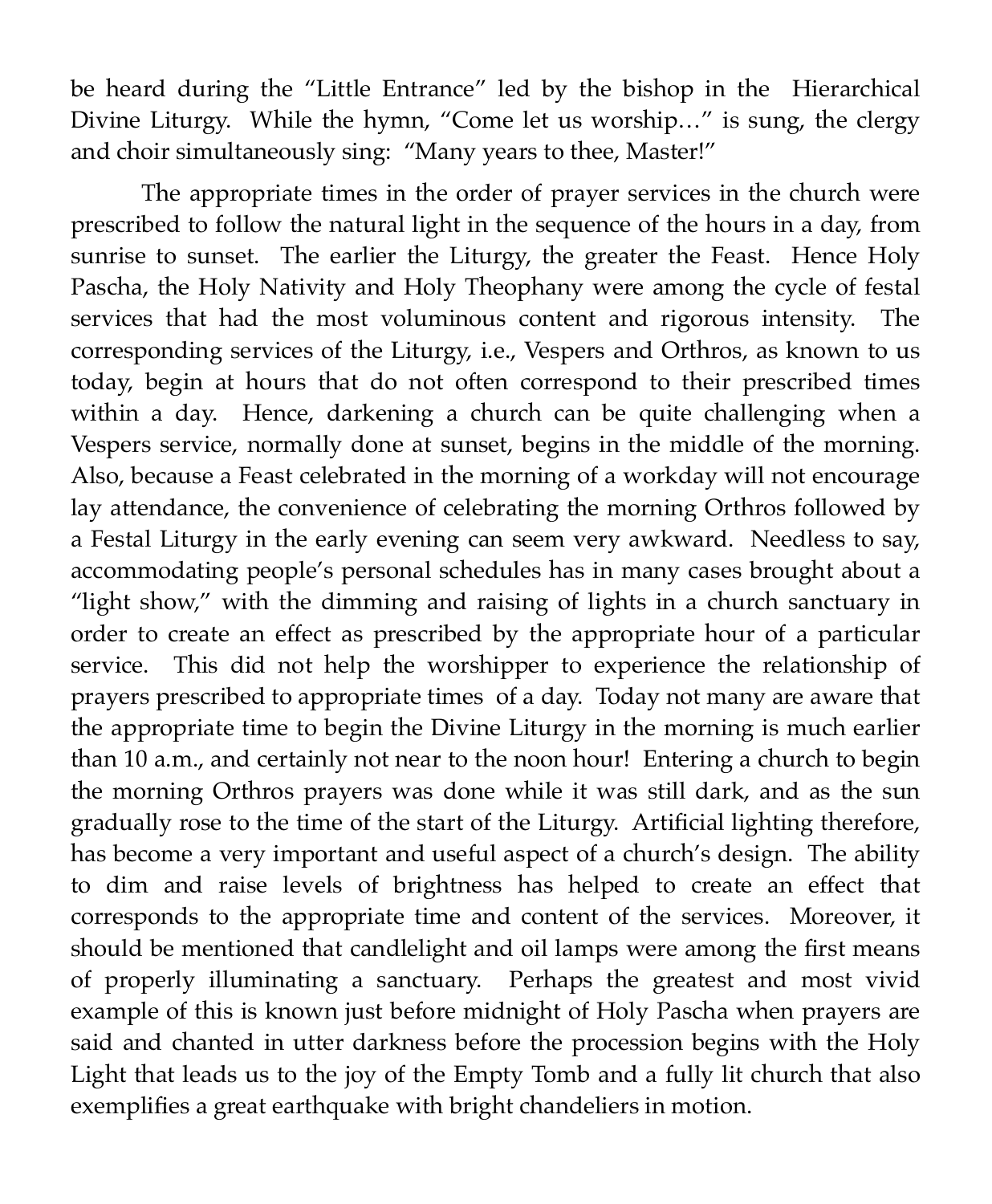The "drama" that characterizes the services of Holy Week, especially those that walk us through the Twelve Passion Gospels depicting the Crucifixion, Death, and Entombment of Christ are among the services that do require appropriate lighting and is not always best experienced by electric artificial lighting. It is from the very dark and foreboding sadness of Holy Week to the fully bright and brilliant joy of Pascha that we learn by our prayers what we also fully experience: the two extremes of light and darkness.

Finally, more must be said about the vocal quality of Orthodox prayer services that cannot be substituted by instruments. Singing *a-capella* (without instrument accompaniment) is not very easy especially if a chanter or singer does not have a "musical ear." In the Orthodox Church Tradition, voices were trained to read, chant or sing properly in the church by: 1) being in church, 2) being reverent and humble, 3) listening attentively, and 4) learning to pray as an apprentice from a lead chanter or *protopsalty* [Πρωτοψάλτη]. Notice that the objective as a Reader, Chanter or Singer is to pray. One prays in the Orthodox Church by reading, chanting and singing as a concelebrant and not as a soloist. Keeping the proper cadence for each melody is also necessary for various melodies. It is also important that prayer is a regular part of the life of all who are called to serve as a reader chanter or singer, and not only at church services. The Orthodox *ethos* has no concept of "rehearsing" music in praying the hymns or chanting the melodies of the church. Rehearsals have also lent itself as a practice to heighten the concept of "performance." With the addition of the various rituals of a service, it was not difficult for spectators to perceive the ceremonial character of the Liturgy as a great "pageant."

Byzantine melodies began being written in western notation in North America thanks to a special project that was initiated and funded by Metropolitan PHILIP (Saliba) of thrice-blessed memory. Prior to the monumental work of Basil Kazan Byzantine notation was all that existed for use by trained chanters. Kazan was commissioned to transpose Byzantine notation into "crude" melody lines by writing a musical score without following the "rules" of western notation. Kazan's objective was to preserve the *ethos* of the Orthodox Byzantine pneumatic system that would otherwise be "frozen" if forced to be written in a strict western format that required proper key and time signature stanzas and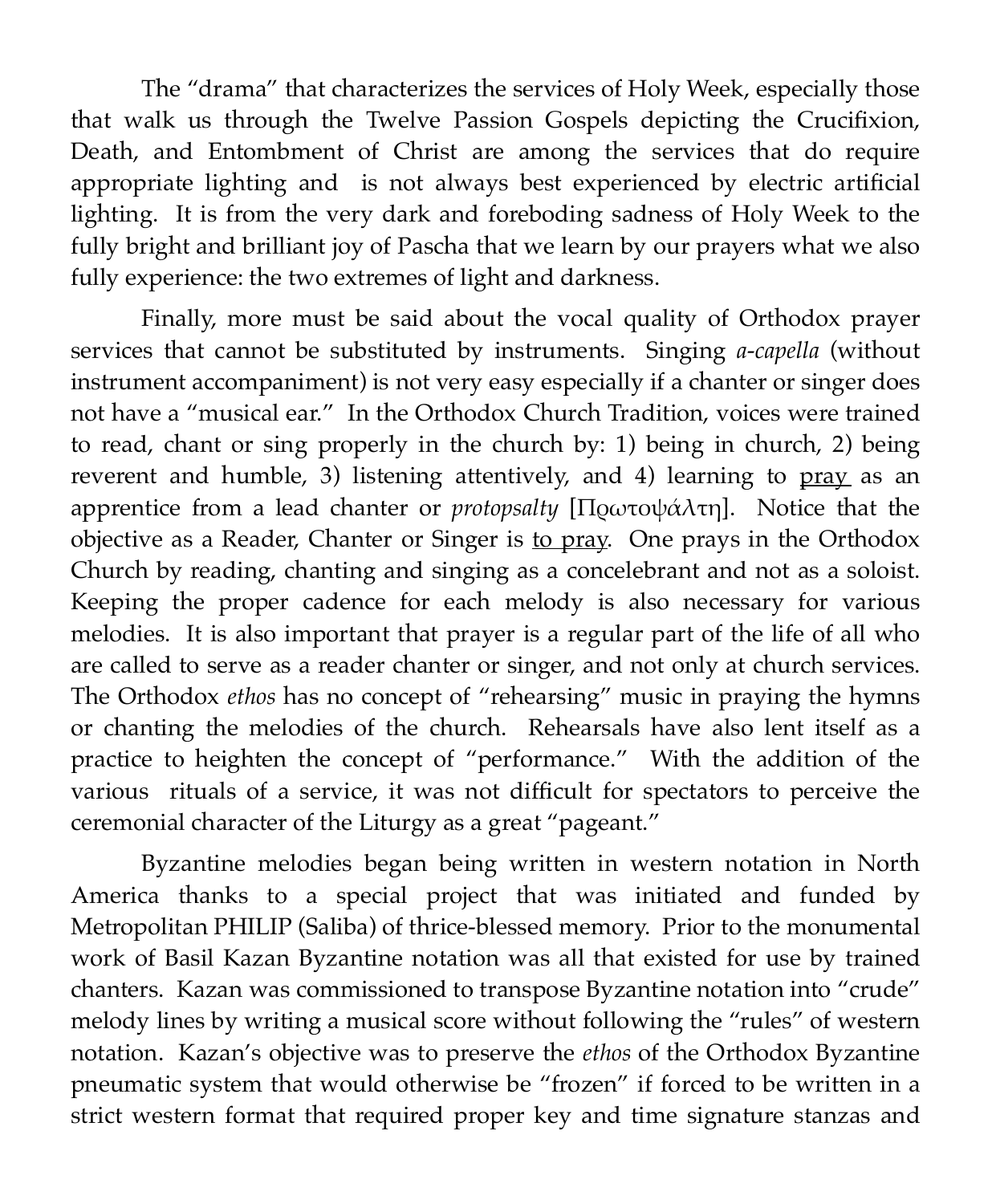measures. Byzantine notation, on the other hand, provided a gifted chanter with a "script" line and the underpinning pitch of a monotone *eson*. In the Byzantine churches the sound of male chanters often resonated in a sanctuary with good acoustics, just as a four part musical score was the norm in the Slavic (Russian) churches. With this in mind, the ability to augment the use of a good audio sound system in a well built Orthodox Church structure today is very challenging if professional expertise is not sought. Similarly, the proper artificial lighting of various settings must be carefully considered in the design phase of a church if the variety of Orthodox worship services are to have the appropriate ambience for prayer. [end of Part XVIII]

## **Frequently Asked Questions When Completing a Pledge Form**

\_\_\_\_\_\_\_\_\_\_\_\_\_\_\_\_\_\_\_\_\_\_\_\_\_\_\_\_\_\_\_\_\_\_\_\_\_\_\_\_\_\_\_\_\_\_\_\_\_\_\_\_\_\_\_\_\_\_\_\_\_\_\_\_\_\_\_\_\_\_\_\_\_\_\_\_\_\_\_\_\_\_\_\_\_\_

#### **What is the reason for completing an annual parish Pledge Form?**

Each year planning for budgeted receipts and expenditures are an important part of being responsible stewards of Christ's church. Some of our month-to-month expenses include: priest and staff salaries, utility and maintenance expenses, the payment of taxes on all investment (income) property (yes, churches do pay property taxes), and insurance. It is not uncommon for these expenses increase each year. It is a goal of our Parish Council to meet these expenses with the contributions of our members. The Pastor does not receive stipends (monetary gifts) for house blessings, baptisms, weddings and funerals if a family is not enrolled with the parish and completed an annual pledge form. The Pastor's living expenses and allowances are included the Annual Budget of the parish.

#### **What is an annual "Fair Share Commitment?"**

Each parish of the Antiochian Archdiocese pays 10% of its parish income to assist with the expenses of our bishops, Archdiocesan and Diocesan departments and programs. Over one-fourth of the Archdiocese budget is dedicated to youth programs. The annual payment to the Archdiocese from St. Michael Church is 10% or our parish income (excluding contributions received for the Building Fund, charity collections, special Archdiocese collections, and memorial gifts). This money is collected from our parishioners from their first contribution to the church: \$50 for each adult and \$35 for each child (17 years of age or under) in a household. All additional funds pledged by our parishioners assist with the month-to-month expenses of the parish.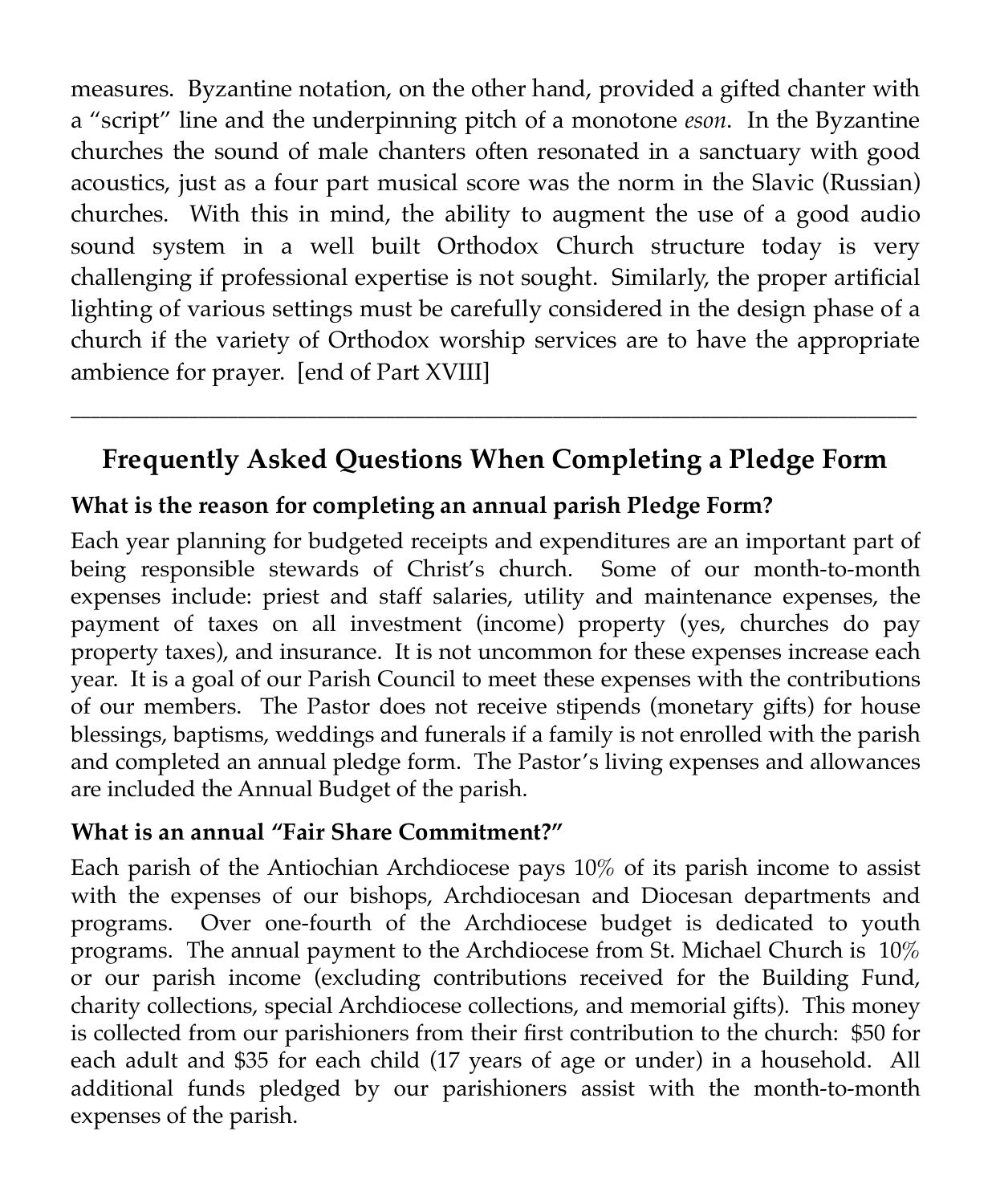## **SCHEDULE OF FESTAL SERVICES**

[The Sacrament of Confession with Absolution is available by appointment or up until 15 minutes prior to the services.]

#### T**he Sunday before The Holy Nativity "The Sunday of the Genealogy"**

Saturday, December 22**nd** – Great Vespers, 5 p.m. Sunday, December  $23<sup>rd</sup> - Orthros, 8:45 a.m., Divine Liturgy<sup>*</sup>, 10 a.m.$ 

#### **THE FEAST OF THE NATIVITY IN THE FLESH OF OUR LORD, GOD, AND SAVIOR, JESUS CHRIST**

Monday, December 24th (Christmas Eve and *Paramon*) The Ninth Royal Hour, 3 p.m. Vesperal Divine Liturgy of St. Basil the Great $* - 3:30$  p.m.

Tuesday, December 25th (Christmas Day) Orthros and the Christmas Canon, 8:30 a.m., Divine Liturgy,\* 10 a.m. [There is **no** fasting from December 25<sup>th</sup> to January 4<sup>th</sup>]

#### **The Circumcision of our Lord, God, and Savior Jesus Christ and the Feast of St. Basil the Great (New Year's Day)**

Monday, December 31st (New Year's Eve) – Great Vespers, 5 p.m. with prayers for the New Year Tuesday, January 1st (New Year's Day) – Orthros, 8:45 a.m.; Divine Liturgy,\* 10 a.m., with prayers for the New Year

#### **THE GREAT FEAST OF HOLY THEOPHANY (EPIPHANY)**

Friday, January 4th — The Ninth Royal Hour, 4:30 p.m. followed by Daily Vespers of the *Paramon* (Eve) of Theophany, 5 p.m. Saturday, January 5th The Eve of Theophany (*Paramon*) – [observed as a strict fast day] Daily Orthros, 9 a.m., The Divine Liturgy of St. John Chrysostom\* 10 a.m. Great Vespers of Holy Theophany, 5 p.m.

Sunday, January 6th — Festal Orthros, 8:30 a.m. followed by "The Great Sanctification of Water" immediately followed by The Festal Divine Liturgy

*\* Services with Holy Communion*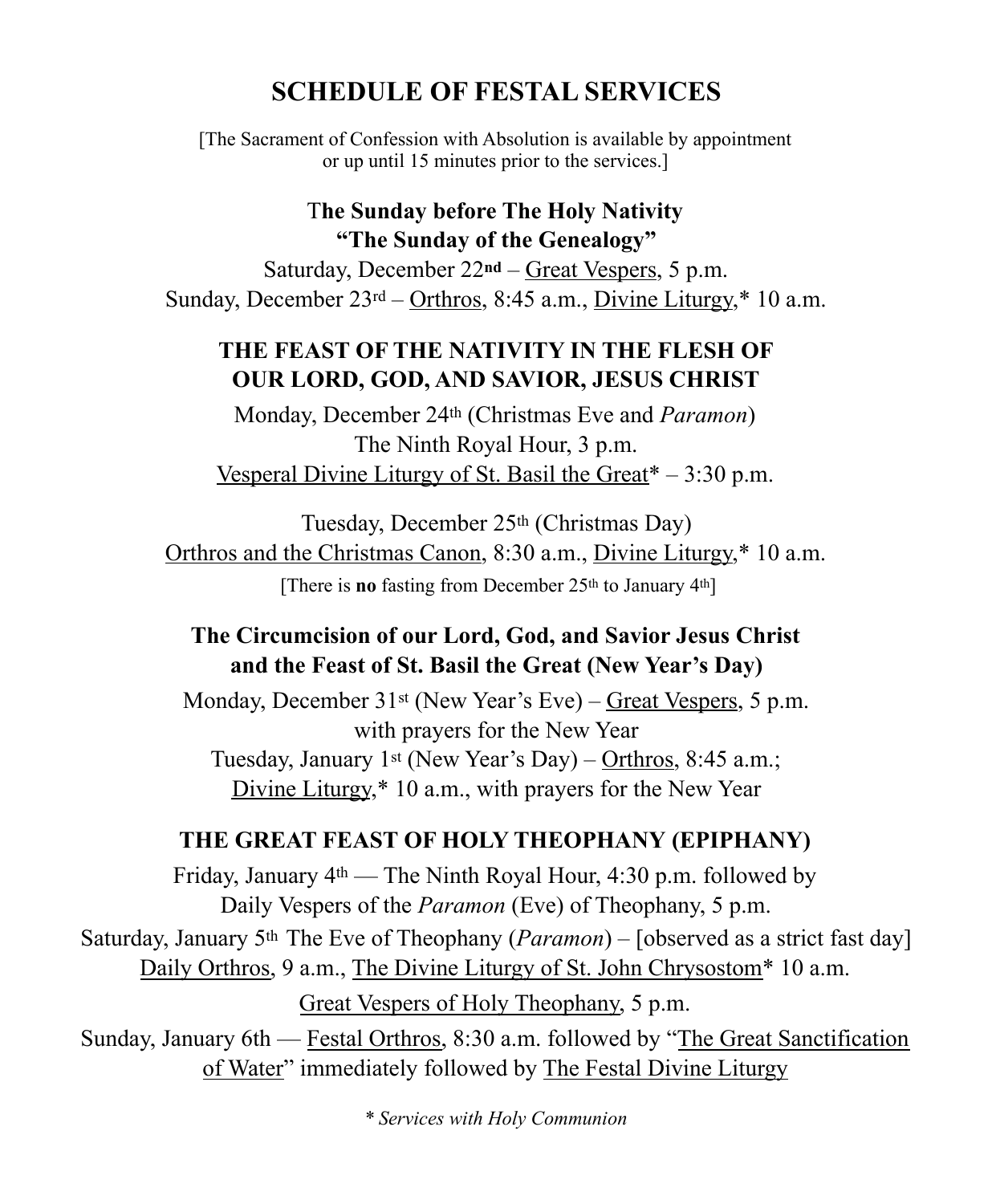## Capital Funds Campaign Committee Recommends Building Fund Donation Tax Benefits

A charitable donation of long-term appreciated securities, i.e., stocks, bonds and/or mutual funds that have realized significant appreciation over time is one of the best and most tax-efficient of all ways to give. This method of giving has become increasingly popular in recent years. There are two main advantages: 1) Any long-term appreciated securities with unrealized gains (meaning they were purchased over a year ago, and have a current value greater than their original cost) may be donated to the church with the benefit of receiving a tax deduction for the full fair value of the securities—up to 60% of the donor's adjusted gross income; 2) since the securities/stock is being donated rather than sold, capital gains taxes from selling the securities no longer apply. And the more appreciation the securities have, the greater the tax savings will be.

Second: A Qualified Charitable Deduction (QCD) is an option for anyone 70.5 years of age or older. You are able to take advantage of withdraw ing from your personal IRA (Individual Retirement Account) without paying Federal or State Taxes. This will give the donor an opportunity to fulfill their pledge. You would not be able to take a tax deduction on the donation, however, not having to pay Federal or State Taxes on the IRA withdrawal far exceeds the benefit of a tax deduction. [Your IRA deduction cannot exceed \$100,000 per year.]

In both of the above options the funds would need to be transferred from either your Securities Brokerage Account or IRA Account directly to the St. Michael Antiochian Orthodox Church Brokerage Account in order for the donation to qualify.

Third: Many corporations provide their employees with a "Matching Funds Program" to the charity of their choice. The amount may vary with each company. We suggest that you check with the Human Resources Department or the Comptroller of the company where you are employed to see if such a program is being offered.

St. Michael Church has benefited by all of the above from its members. For more information please speak with Ron Zraick, Chairman of the Capital Funds Campaign Committee <[ronaldzraick@yahoo.com>](mailto:ronaldzraick@yahoo.com).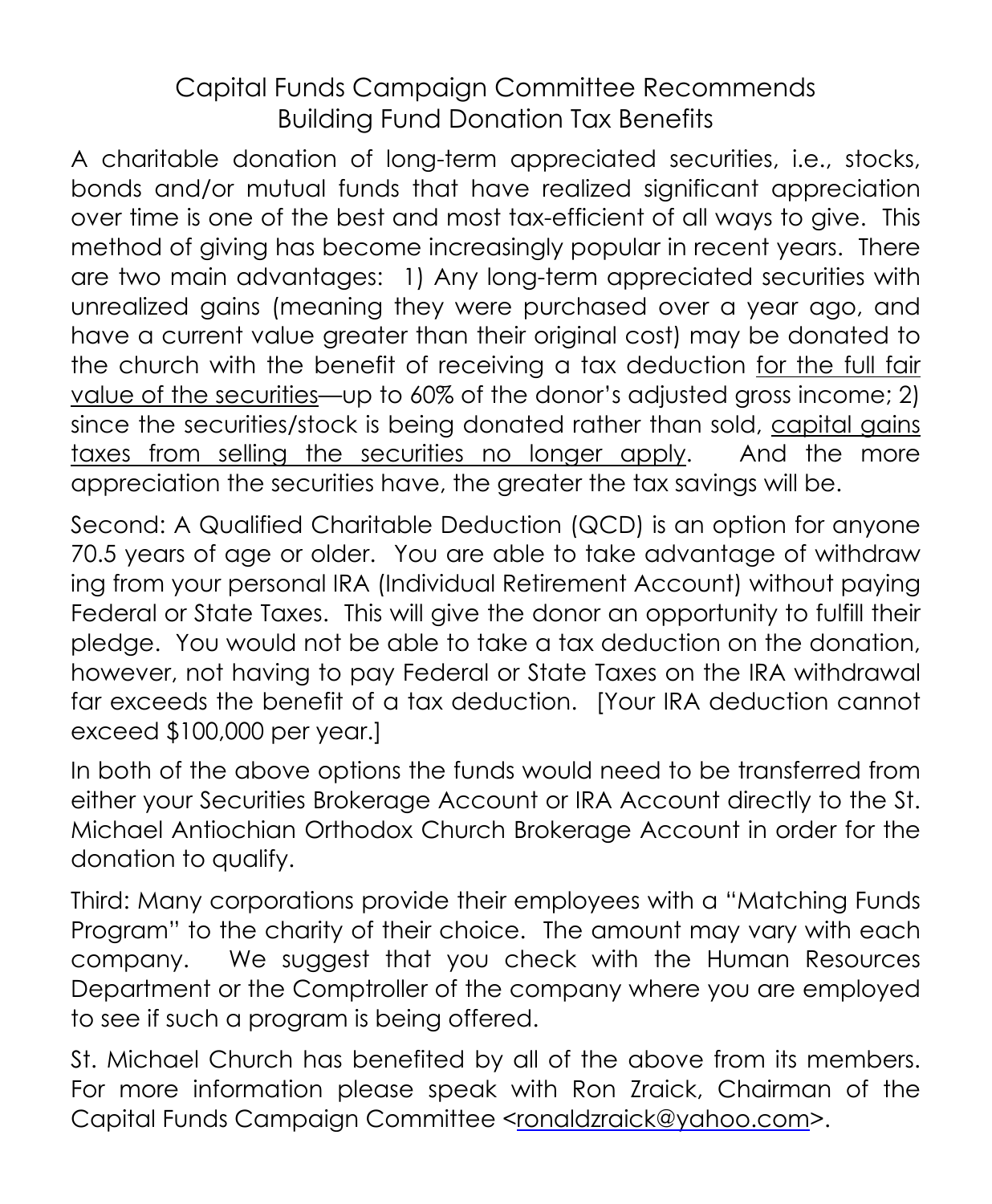## **Pastor's Sermon The Tenth Sunday of Luke**

By V. Rev. Timothy Baclig December 9, 2019

The setting of the miracle of the woman spoken of in today's Gospel reading is at a synagogue where the Lord was teaching. The love of God and His great mercy is central to the Gospel lesson. It is the good news of this season when we prepare to celebrate His birth.

The Lord repeatedly called the people to repentance from the practice of a religion that fails to practice mercy. Every Lenten season, our lessons point to the heart of what it means to be non-hypocritical. He rebukes those who claim to know the Law as being ignorant of the very thing in which they should be more knowledgeable and better instructed than anyone.

"You hypocrites," He says, "Doesn't each of you on the Sabbath untie his ox or donkey from the stall and lead it out to give it water? Then should not this woman, a daughter of Abraham, whom Satan has bound for eighteen long years, be set free on the Sabbath day from what bound her?"

The ruler of the synagogue condemned the Lord for healing on the Sabbath. For him religion consisted of the observance of laws that could not be set aside even for the sake of mercy. The ruler's reaction to the healing of the woman who "had a spirit of infirmity for eighteen years" illustrates how radically misunderstood and misused the Law had become among those whom God had so favored and of whom he expected so much.

You may recall from one of the readings of the twelve Gospels (Matthew 23:13-39) on Great and Holy Thursday the words of our Lord: "Woe to you teachers of the Law, Sadducees, Pharisees hypocrites"… You brood of vipers…" …[loving] the praise of men more than the praise from God…"

 In today's lesson the Lord heals the woman by His word—"Woman, you are set free from your infirmity"—and then by His touch: "He put His hands on her; and immediately she was straightened up and praised God" (vv.12-13). The miracle is remarkable for two reasons: First, the woman was not seeking to be healed and no one spoke on her behalf. Second, the Lord demonstrates that He is the incarnate God by the simple declaration that she was healed.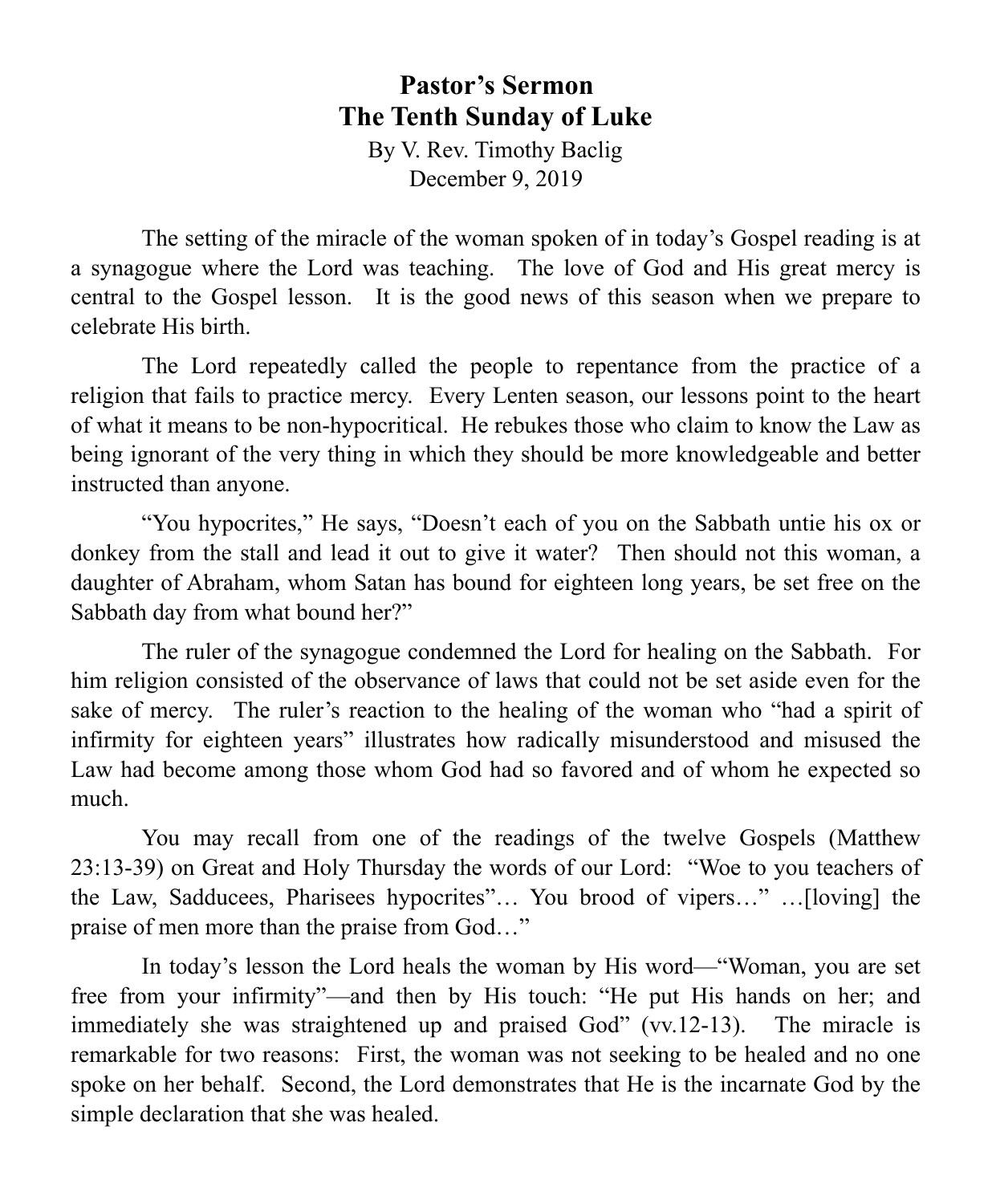The rejection of Christ as the incarnate God by the Jews is matched by the heretics who claim that the eternal God could not possibly humble Himself and condescend to take on our nature. In the case of the heretics, they can only understand Christ to be a created being. To this point, **St. Gregory of Nazianzus says, "Do you conceive of Him as less… because he humbles Himself for the sake of the (woman) that is bent down to the ground, that He may exalt with Himself that which is bent double under the weight of sin?"** 

Our Lord was never threatened by anyone or any circumstance. Nor was he controlled by any person or any situation. He did not need to prove who He was; nor did He need to demonstrate anything to justify Lordship. This was not His aim or purpose in His coming. If we miss this point, that we will never know the depth of meaning which is revealed in the upcoming Feast of His incarnation (called: "The Great Dispensation") "I behold a mystery, great and most wonderful… For some of us: this way of being humble is something we learn by being crushed or by being broken. This was for our Lord something that He not only understood, but something He chose and demonstrated before His crucifixion by His every word and deed.

 Every crisis in our life can do one of two things: It can lead us closer to God by way of the Cross, or it can alienate us from God and cause us to reject His call to holiness. The lesson therefore is clear: There are the more weighty matters of the Law that we cannot ignore. The practice of true religion is not neglecting what is obvious: namely, God's love, mercy and compassion which fulfill the Law.

 Many of us, as creatures of habit, dislike disruptions to our routine or what we are familiar with or accustomed to. When you and I are most comfortable with things being done a certain way, change is very difficult. We loose our orientation, and being disoriented can be devastating to our pride. Meaning can be lost as we define what is meant by what we do with no thought to why we are doing it. Today's lesson forces us to recognize that we can be misguided and loose sight of what really matters—as far as God is concerned.

 As we begin our countdown to Christmas, may we not loose sight of the reason for the season: God has come. We are preparing to celebrate His full revelation in the person of our Lord Jesus Christ. He takes on human flesh and assumes our entire nature, except for sin; but for the purpose of taking on the sin of the world. He renews and restores all that was lost with Adam. As the New Adam He fulfills the Law and is our righteousness.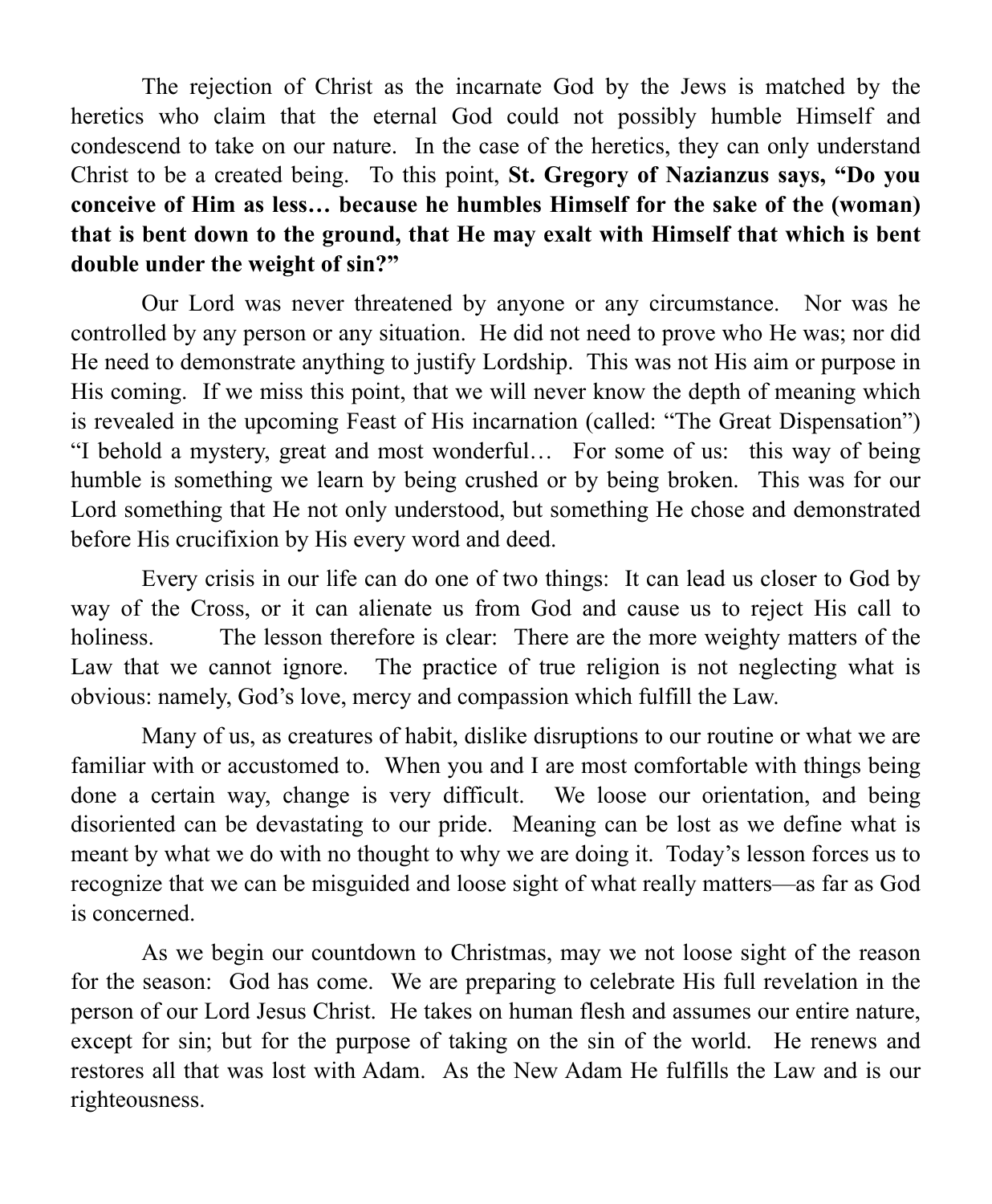| EOTHINON 6  | TONE <sub>3</sub> |
|-------------|-------------------|
| الايونينا 6 | اللحن3            |

#### **The Conception of the Theotokos by Righteous anna and The Tenth Sunday of Luke**

Consecration of the Church of the Resurrection in Jerusalem

**طروباریة القیامة على اللحن الثالث** لتفرح السماويات وتبتهج الارضيات ٍ لانّ الربّ صنعَ عزاً بساعدِه ٍ ووطئ الموتَ<br>'' بالموتٌ, وصـارَ بكرَ الاموات, وأنقذنا من جوفِ الجحييم, ومنح العالمَ الرحمةَ العظمى

ً اليَوْمَ تَنْحَلَّ قُيودُ العُقْرِ، فَإِنَّ اللهَ قَدِ اسْتَجابَ صَلاةَ يُواكِيمَ وحَنَّة، فَوَعَدَهُما جَلِيّاً َ َ بِأَنَّهما يَلِدانِ على غيرِ أمَلٍ فتاةَ اللهِ، التي وُلِدَ مِنْها مُتَأَنِّساً، وهُوَ غيرُ مُتَحَيِّزٍ ولا ∫<br>∫ َ مَحْصورٍ، وقَدْ أَمَرَ المَلاكَ بِأَنْ يَهْتِفَ نَحْوَها قائِلاً: السَّلامُ عَلَيْكِ يا مُمْتَلِئَةً نِعْمَةً، الرَّبُّ ِ**∶** .مَعَك

**طروباریة رؤساء الملائكة باللحن الرابع**

أيّها المتقدّمونَ على الأجنادِ السماويين، نتوسّلُ إليكم نـحن عَينَ المستحقّين، حتّى أنّكم بطلباتِكم تكتنوفوننا بظلِّ أجنحةِ مجدِكم غيرِ الهِيولي، حافظينَ إيّانـا نـحنُ الـجاثين **ِ فتور، أنقذونا َمن الشدائد، بما أّنكم رؤسا ُء مرات ِب القّوا ِت العلویة. َوالصارخ َین بغیر**

الْيَومَ تُعَيِّدُ المَسكونَةُ لِحَبَلِ حَنَّةَ، الذي تَمَّ بإذْنِ اللهِ، فإنَّها قَدْ وَلَدَتْ التي وَلَدَتِ الكَلِمَةَ، بِما **ٔ** .يَفوقُ الوَصف

# **الرسالة**

عَجيبٌ هُوَ اللهُ في قِدّيسيه. في المَجامِع بارِكوا الله ِ**فصٌل من رسال ِة القدي ِس بول َس الرسو ِل إلى أه ِل غلطية (27-4:22)**